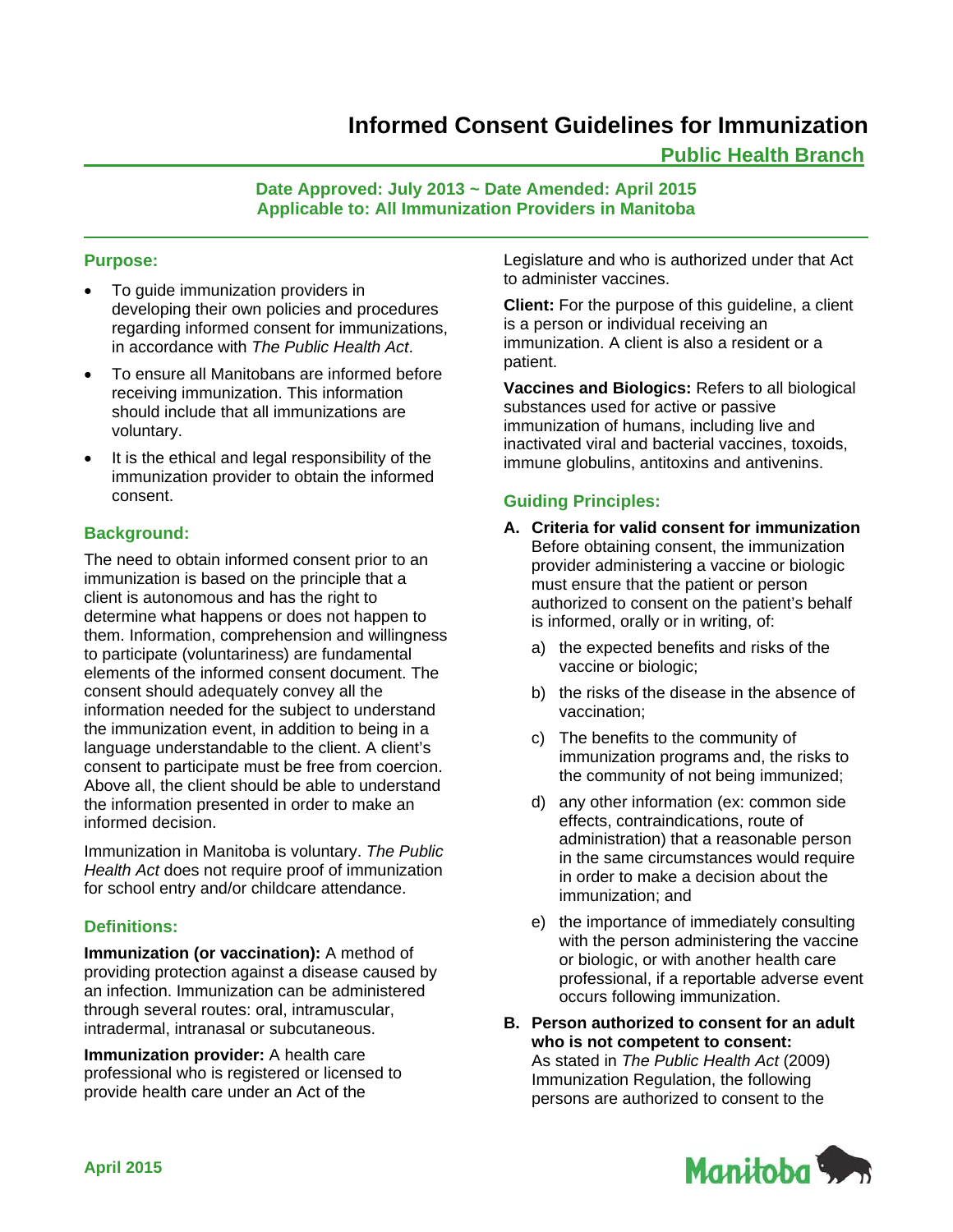administration of a vaccine or biologic on behalf of an adult patient in accordance with the authority granted to them by law:

- a proxy appointed by the patient under *The Health Care Directives Act;*
- a committee appointed for the patient under *The Mental Health Act* if the committee has the power to make health care decisions on the patient's behalf;
- a substitute decision-maker for personal care appointed for the patient under *The Vulnerable Persons Living with a Mental Disability Act* if the granting of consent relates to the powers and duties of the substitute decision-maker.
- **C. Relatives and others who may consent for adult patients if no person is available from those listed in section B:**

If the immunization provider administering the vaccine or biologic reasonably believes that no person described above exists, or that no such person is readily available, the person authorized to consent is the adult person listed first in the following clauses who has had contact with the patient in the preceding 12-month period and is readily available and willing to make the decision as to whether or not to consent on the patient's behalf:

- a) spouse, with whom the individual is cohabiting, or a common-law partner;
- b) a son or daughter;
- c) a parent;
- d) a brother or sister;
- e) a person with whom the individual is known to have a close personal relationship;
- f) a grandparent;
- g) a grandchild;
- h) an aunt or uncle; or,
- i) a nephew or niece.

## **D. Consent if client is a child**

If the patient is a child, the information from section A must be given to the child's parent or guardian if the child:

 is under 16 years of age, unless the immunization provider reasonably believes the child is able to understand the nature and effect of the information and is able to

appreciate the consequences of a decision; or

- is 16 years of age or older, if the immunization provider reasonably believes the child is not able to understand the nature and effect of the information or able to appreciate the consequences of a decision.
- **E. Consent when a series of vaccines will be given (e.g. hepatitis B vaccine):**
	- The number of doses should be clearly stated in the consent form or communicated verbally.
	- Consent should be "updated" between doses if necessary. This means the provider should communicate any important new information that could alter a decision to be immunized. This could include changes to the vaccine formulation (e.g. now contains an additional antigen) or a change in the risk for adverse reactions based on reactions occurring after a previous dose.

## **F. Duration of Consent**

- Consent should not normally be considered valid more than one year after it is given.
- **G. When possible, informed consent should be obtained by the person who is administering the vaccine.**
- **H. Informed consent can be given verbally or in writing.**

# **Documentation of Informed Consent:**

- The process for obtaining informed consent (including refusal of immunizations) must be documented.
- A consent form may be evidence that a client or their legal decision-maker provided a legally sufficient consent to a procedure, but only if the consent form reflects what actually occurred.
- A client's medical chart or electronic health record may be used to document the process to obtain informed consent to, or the refusal of, a vaccine. At minimum, the following elements must be documented for consent: